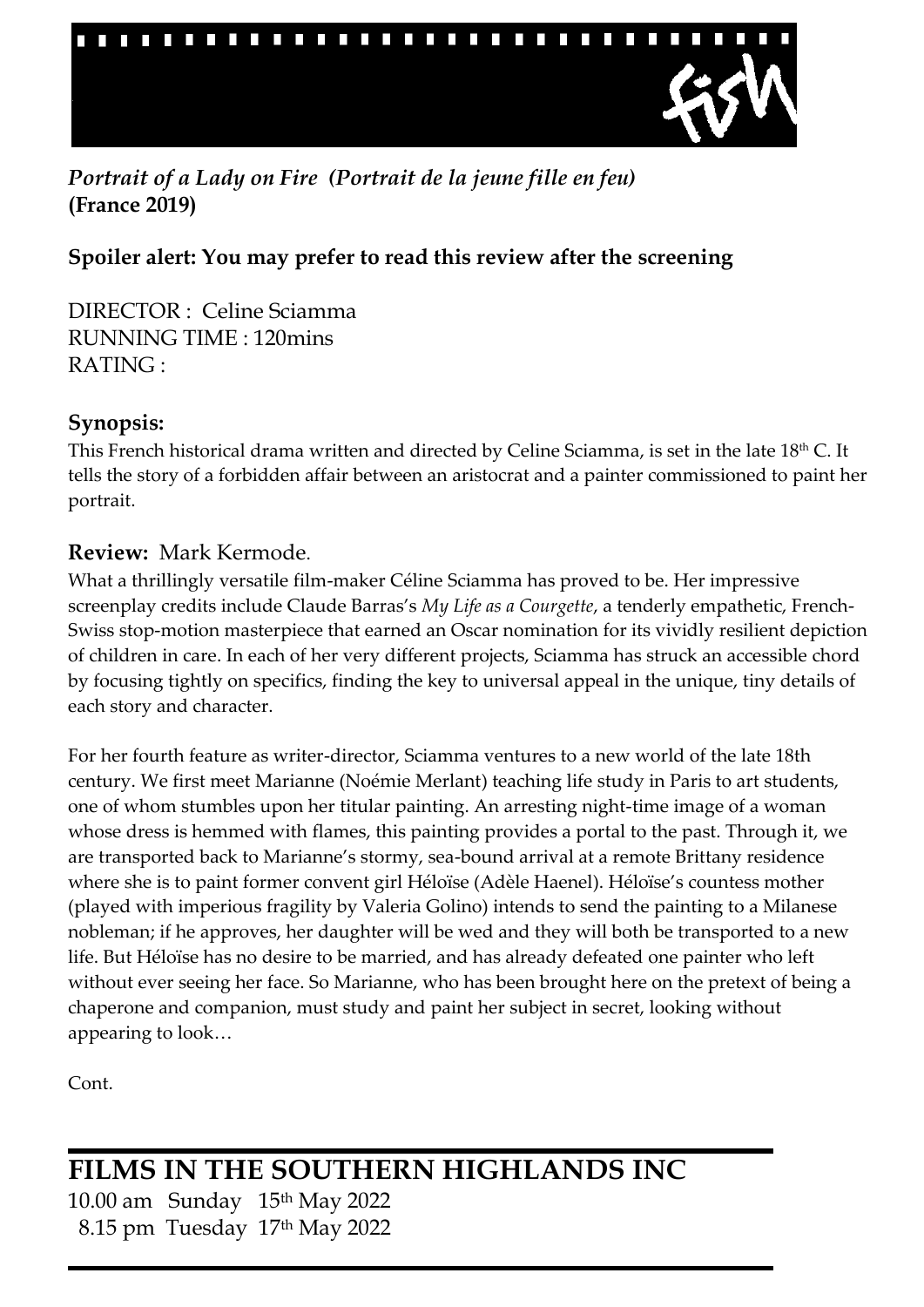### **Review**: Cont.

That this deception should soon be revealed is no surprise – the electric tension between the pair prevents either of them from keeping secrets for long. Yet when confronted with Marianne's first attempt to capture her likeness, Héloïse is appalled. "Is that how you see me?" she demands, stunned less by Marianne's deceit than by the lack of life – of "presence" – in her picture. "The fact it isn't close to me, *that* I can understand," she says bitterly. "But I find it sad it isn't close to *you*."

What follows is an intellectually erotic study of power and passion in which observed becomes observer, authored becomes author, returning time and again to a central question: "If you look at me, who do I look at?" It's a question that reverberates throughout Sciamma's playfully literate film, which rightly won the Cannes prize for best screenplay in 2019. We hear it echoed in a historically accurate discussion of the way the art world keeps women in their place by proscribing the subjects of their gaze, their inquiry.

More significantly, it informs an ongoing debate about the myth of Orpheus and Eurydice that runs like a silver thread through the drama. "He doesn't make the lover's choice, but the poet's," Marianne says of Orpheus and his fateful decision to look back as he ascends from the underworld. But perhaps that decision was not his to make? Could Eurydice be the author of her own fate, the commander of *his* gaze?

Digitally filmed in tactile, painterly hues by Claire Mathon, *Portrait of a Lady on Fire* (the French title uses the less Jamesian "jeune fille") seamlessly intertwines themes of love and politics, representation and reality. At times it plays like a breathless romance, trembling with passionate anticipation. Elsewhere, it seems closer to a sociopolitical treatise, what Sciamma has called "a manifesto about the female gaze". Ghostly images of Héloïse in her wedding dress lend a quasigothic edge, and there's something of the Brontës in the cliffside walks she embraces with abandon. Yet Sciamma is careful to keep such heightened emotions rooted in the firm soil of social realism.

A subplot about young maid Sophie (Luàna Bajrami) dealing with an unwanted pregnancy finds Sciamma at her most quietly radical, not only confronting but also *depicting* a taboo subject and its representation, refusing to look away, finding strength in sorority.

Musically, Sciamma keeps things sparse and diegetic, mirroring Héloïse's cloistered experience (she longs to hear an orchestra), emphasising her silenced sense of imprisonment. All the more significant, then, that a signature scene bursts into vibrant song – a chorus of live vocals and handclaps that momentarily lifts the film into an ecstatically uncanny reverie, as mesmerisingly magical as anything I can recall seeing on screen.

Source: [www.theguardian.com](http://www.theguardian.com/) Mark Kermode 1/3/2020 / Last modified on 12/12/20. Edited extracts ~ accessed 8/5/21

**~~**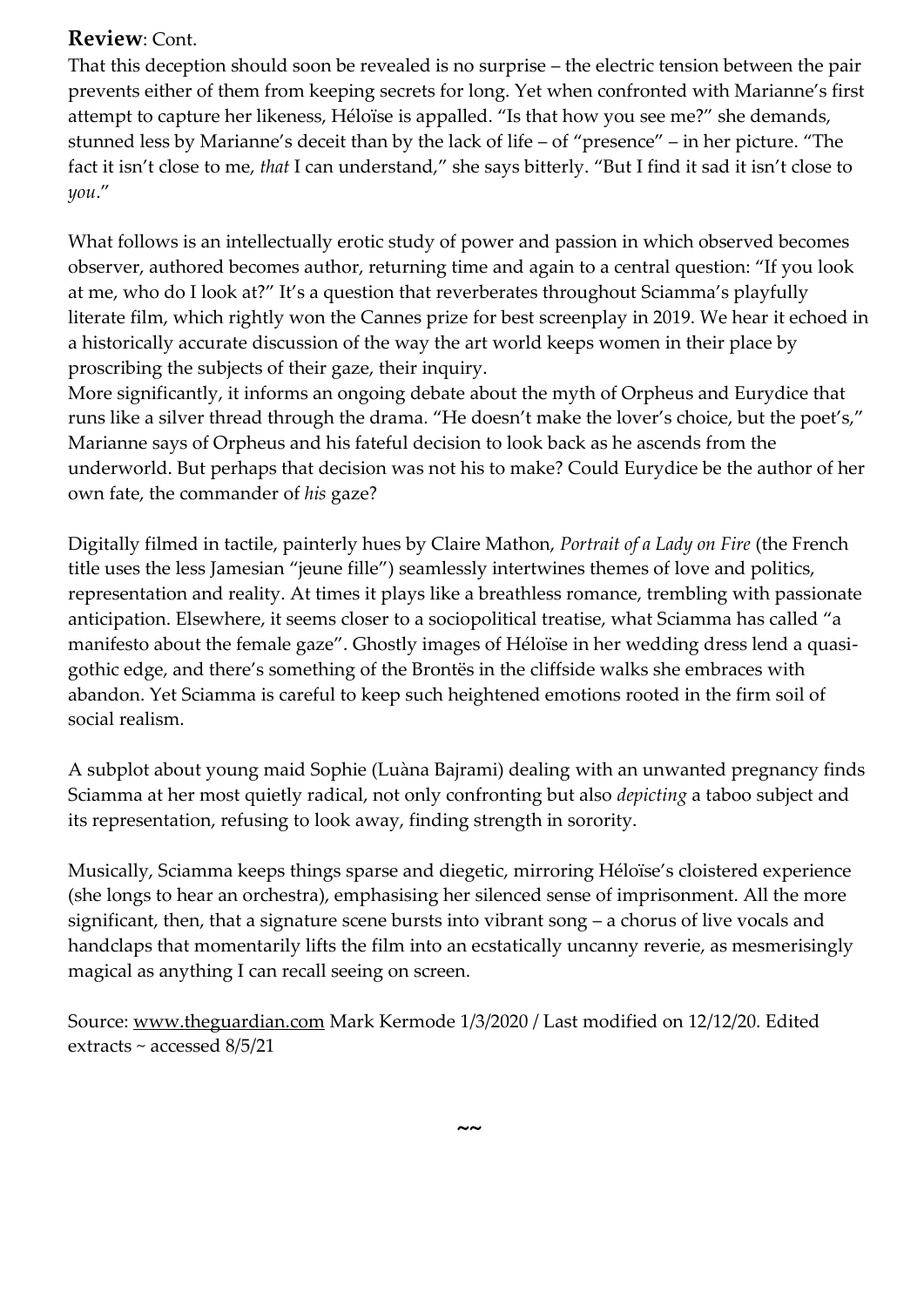### **Some Thoughts on:** *A Lion Returns*

What a great return to form by FISH. Despite an obviously very low, partly crowd funded budget, this was powerful, engaging and heartfelt film making. It was both intriguing and involving to a very high level.

Right from the opening scene we were emotionally engaged and immersed in the drama ahead. Why was this film so captivating from its very opening scene, when Jamal tries to justify his Isis experience and plead to see his sick mother, and his brother Omar, tries to argue him out of it? I think it was so accessible so early because it involved family, the setup was revealed immediately, the issue was easily understood and the fabulous script was delivered with passionate authenticity by a very effective cast. We, the audience, couldn't escape the very intimate rear seat of the car along with the two brothers. Most of us would have been aware of the political background and held pretty firm opinions already, most of us have probably experienced/endured uncomfortable family moments at the odd 'compulsory' social 'do', so we were there from the get go!

As the film progressed we were exposed to issues of family loyalty, betrayal, resentment, forgiveness, love, disappointment, compassion, intolerance, rejection and stubbornness. How to resolve the clash of such heartfelt passions on both sides? Peacefully or violently?? Both in the back seat of the car and in the final shot, (sorry), of the film, a gun was introduced. This ambiguous final moment opened a Pandora's box of possibilities. I loved being given the right to decide for myself as to what would be the likely outcome.

The production of this film had such a 'ring of truth' about it, that I'm sure the creative team behind it, must have drawn very heavily on their own real-life experiences. Having said all that, this was not a perfect film either. Some scenes were over long, time frames blew out at times and keeping a family gathering, including zillions of kids, confined to the backyard without food or toilets for that amount of time so that the 'secret visit' could take place, defied belief!! All of these minor blemishes paled into insignificance, however, as this gripping family dilemma totally engulfed us.

This is why I love FISH so much. You go along with often no expectations or pre-conceived ideas and then are, more often than not, blown away by powerful story-telling.

You've done it again FISH, many thanks.

#### **Ross Armfield.**

**~~**

# **COMING UP:**

| June | Only the Animals<br>[France/Germany] | Sunday $19th$ & Tuesday $21st$                     |
|------|--------------------------------------|----------------------------------------------------|
| July | <i>A War</i> [Denmark]               | Sunday $24^{\text{th}}$ & Tuesday $26^{\text{th}}$ |